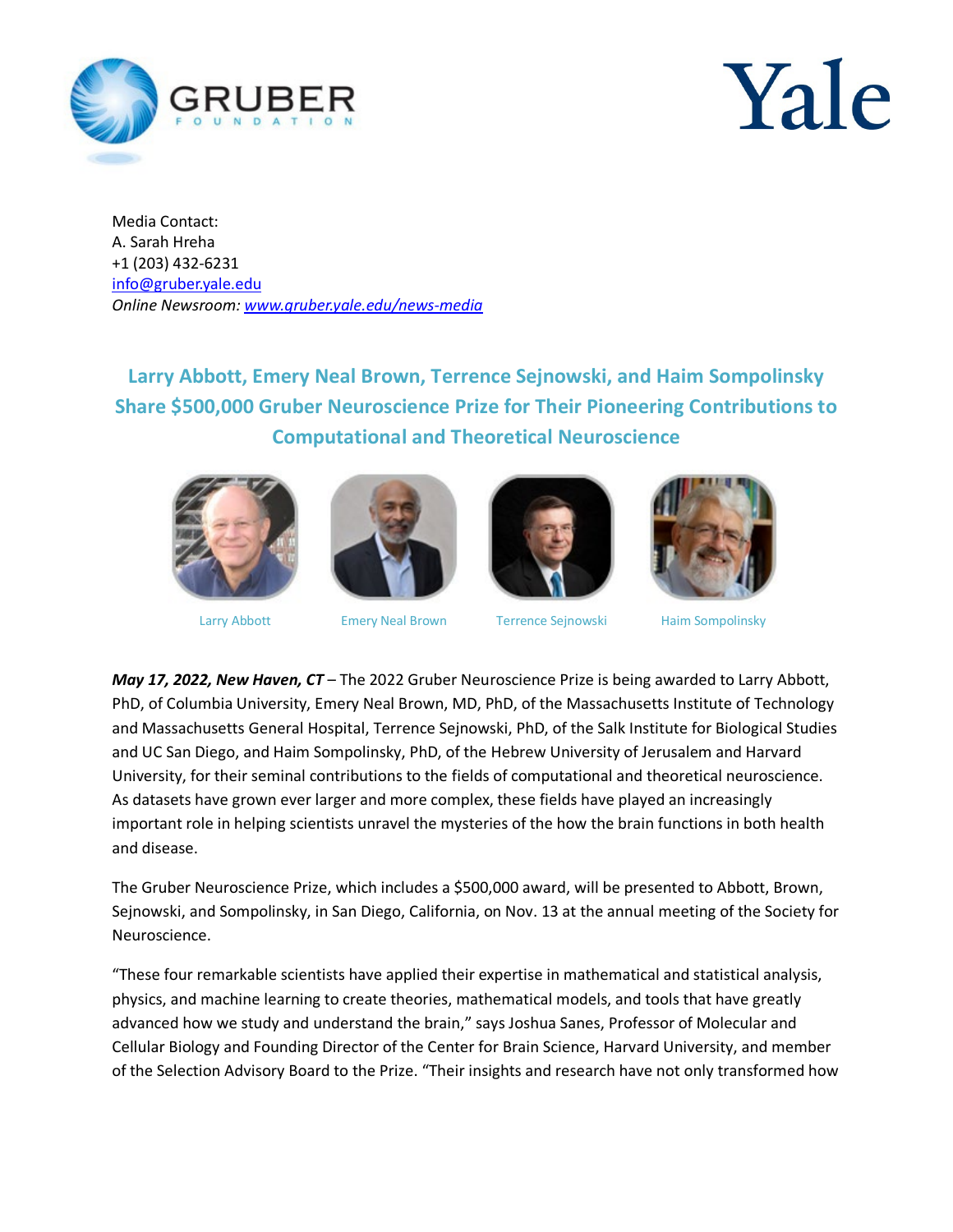experimental neuroscientists do their research, but also are leading to promising new ways of providing clinical care."

In landmark studies, Abbott suggested how spike-timing dependent plasticity (STDP), a process by which neurons adjust their synaptic connections with each other, supports memory and learning. In collaboration with experimental groups, he has uncovered functional principles underlying neural circuits involved in sensory processing, including olfaction and electrosensation, and motor behaviors ranging from rhythmic pattern generation to navigation.

Brown's groundbreaking findings include a novel algorithm that decodes the position of an animal by observing the activity of a small group of place cells in the animal's brain. This finding established a new framework for specifying the relationship between the spike trains (the timing sequence of firing neurons) and factors from the outside world. Brown went on to develop more accurate and informative ways to monitor the brain state of patients receiving anesthesia for surgery.

Among Sejnowski's transformative contributions to computational neuroscience is the introduction of the first unsupervised learning algorithm for independent component analysis (ICA), which is now a mainstay in brain imaging. He has also shown that sleep spindles (brain wave patterns during non-rapid eye movement, or NREM, sleep) are not synchronous across the cortex, as was previously believed, but instead create circular traveling waves—a finding that has shed significant new light on how the brain learns and how memory is affected in disorders such as Alzheimer's disease.

Sompolinsky's pioneering research provided a deep understanding of attractor-network models that describe the collective behavior and informational processing of large, complex neural circuits in the brain. He has also described how the combination of neuronal excitation and inhibition lead to chaotic yet controllable patterns of activity in the brain—findings that have profoundly influenced our understanding of brain systems.

"By demonstrating that physics and mathematics can make an enormous contribution to neuroscience, Drs. Abbott, Brown, Sejnowski, and Sompolinsky have inspired an entire new generation of physicists and other quantitative scientists to follow in their footsteps," says Frances Jensen, Professor and Chair Department of Neurology, Co-Director Penn Medicine Translational Neuroscience Center, Perelman School of Medicine, University of Pennsylvania, and chair of the Selection Advisory Board to the Prize. "The ramifications for neuroscience have been broad and profound. It is a great pleasure to be honoring each of them with this prestigious award."

## **Additional Information**

In addition to the cash award, each recipient will receive a gold laureate pin and a citation that reads:

*The Gruber Foundation proudly presents the 2022 Neuroscience Prize to Larry Abbott, Emery Neal Brown, Terrence Sejnowski and Haim Sompolinsky for seminal contributions to computational and theoretical neuroscience. These fields are playing increasingly important roles in helping us understand the brain as datasets get so large and complex that they can no longer be grasped intuitively.*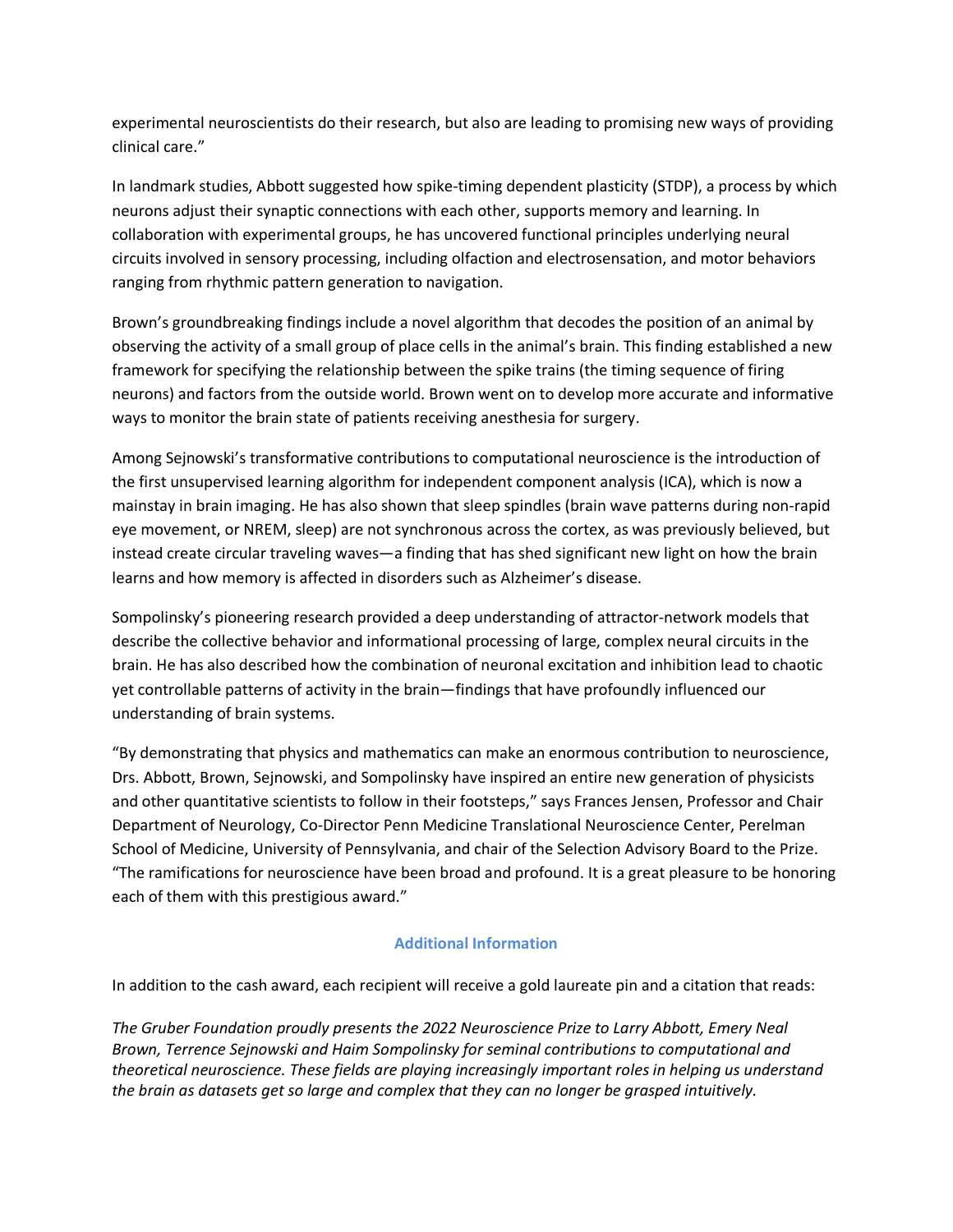*Bringing their expertise in physics, machine learning and statistics to neuroscience, each has generated theories, models and tools that are now widely used. Among them are: Abbott's models of homeostatic plasticity, olfactory processing and learning in networks; Brown's methods for decoding spike trains in behaving animals and analyzing synchronized oscillations during anesthesia; Sejnowski's independent component analysis method for distributing complex data into separate channels; and Sompolinsky's attractor and balanced state network models of complex circuit function.*

**\* \* \***

The Neuroscience Prize honors scientists for major discoveries that have advanced the understanding of the nervous system.

Laureates of the Gruber Neuroscience Prize:

- **2021: Christine Petit and Christopher A. Walsh,** for elucidating the genetic and molecular mechanisms that underlie human neurodevelopmental hereditary disorders
- **2020: Friedrich Bonhoeffer, Corey Goodman and Marc Tessier-Lavigne,** for elucidating developmental mechanisms that guide axons to their targets
- **2019: Joseph S. Takahashi,** for pioneering work on the molecular and genetic basis of circadian rhythms in mammals
- **2018: Ann M. Graybiel, Okihide Hikosaka and Wolfram Schultz,** for pioneering work in the study of the structure, organization and functions of the basal ganglia
- **2017: Joshua Sanes,** for groundbreaking discoveries about synapses, transforming our understanding of how the human brain functions
- **2016: Mu-Ming Poo,** for pioneering and inspiring work on synaptic plasticity
- **2015: Carla Shatz and Michael Greenberg,** for their elucidation of the molecular mechanisms through which neural activity controls wiring and plasticity of the brain
- **2014: Thomas Jessell,** for pioneering work on the differentiation of spinal cord neurons and their wiring into networks
- **2013: Eve Marder,** for contributions to understanding how circuit dynamics and behavior arise from the properties of component neurons and their synaptic connections
- **2012: Lily and Yuh Nung Jan,** for fundamental contributions to molecular neurobiology
- **2011: Huda Y. Zoghbi,** for work on revealing the genetic underpinnings of neurological disorders
- **2010: Robert H. Wurtz,** for pioneering work on neural bases of visual processing in primates
- **2009: Jeffrey C. Hall, Michael Rosbash,** and **Michael Young,** for revealing the gene-driven mechanism that controls rhythm in the nervous system
- **2008: John O'Keefe,** for discovering place cells, leading to important findings in cognitive neuroscience
- **2007: Shigetada Nakanishi,** for research into communication between nerve cells in the brain
- **2006: Masao Ito** and **Roger Nicoll,** for work on molecular and cellular bases of memory and learning
- **2005: Masakazu Konishi** and **Eric Knudsen,** for work on the neural basis of sound localization
- **2004: Seymour Benzer,** for applying the tools of molecular biology and genetics to the fruit fly, Drosophila, and linking individual genes to their behavioral phenotypes